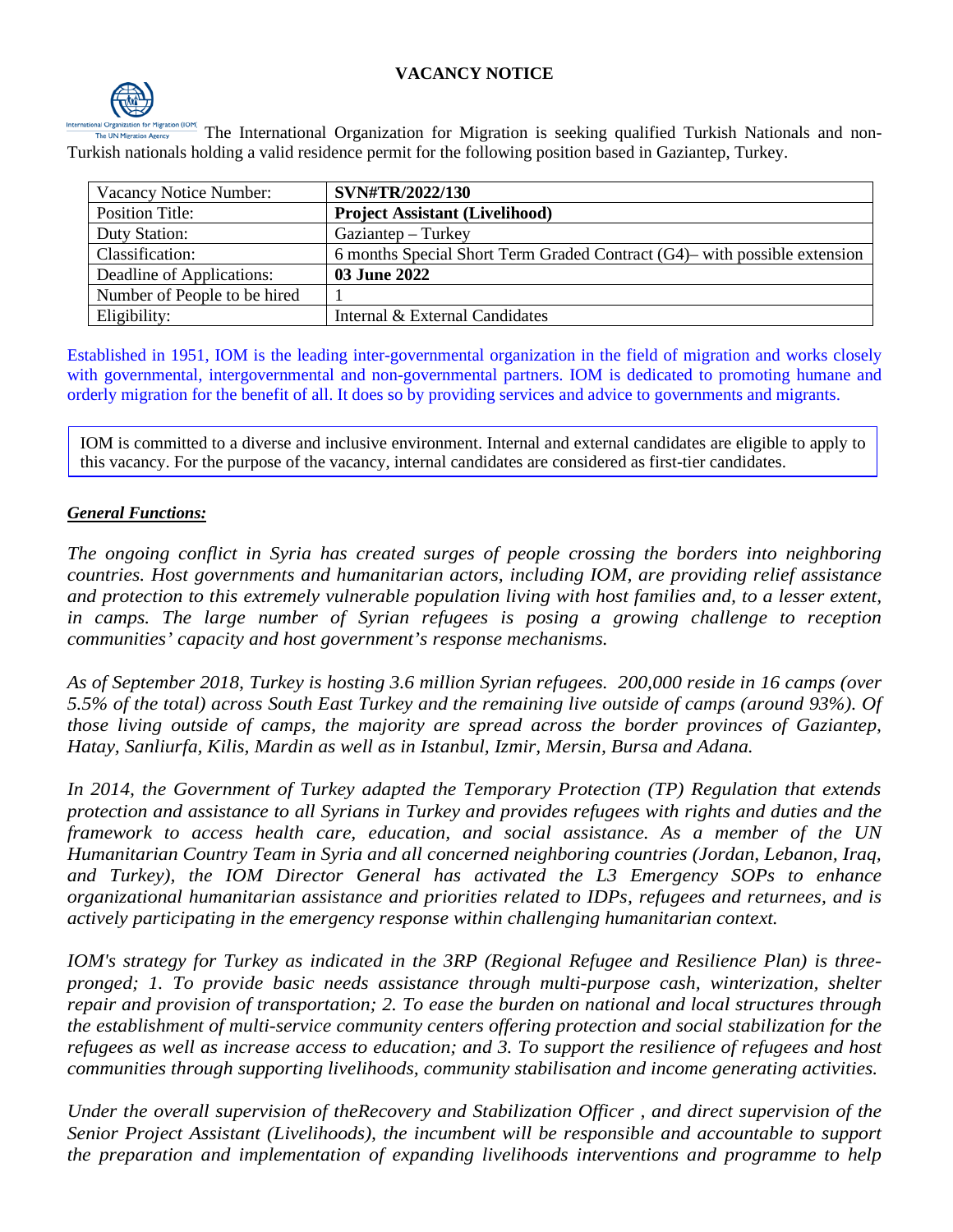*create income-generating opportunities for Syrian refugees as well as members of the host community across southeast Turkey, initially through three pilot projects, namely in-kind grants, job placements, and vocational training.*

#### **Major Duties and Responsibilities**:

- 1. Support the Livelihoods Project Assistant (SLPA) in the design, development, implementation and management of livelihoods interventions such as in-kind grants, job placements, vocational trainings and other schemes in southeast Turkey.
- 2. Participate in needs assessments with host and refugee communities including municipalities, community representatives and youth in coordination with the LPA.
- 3. Conduct field visits in Hatay, Şanlıurfa and Gaziantep and identify vulnerable beneficiaries to be enrolled in rapid income-generation activities.
- 4. Assist the LPA in identifying partners and creating opportunities for joint action with local authorities, associations, chambers and well as local and international NGOs to scale up IOM's livelihoods projects.
- 5. Gather information about skills, educational background vulnerability and opportunities for selfsufficiency to determine beneficiaries for the pilot activities.
- 6. Help identify potential beneficiaries among the refugee and host communities, assist in the drafting of grant and employment agreements, as well as payments and other administrative matters pertaining to the implementation of livelihoods interventions.
- 7. Contact potential beneficiaries and organize interviews.
- 8. Assist selected beneficiaries by facilitating orientation meetings and/or business trainings and/or counseling as necessary and provide support to them in the formulation of business plans.
- 9. Prepare a procurement schedule for tools/equipment as part of the in-kind grants scheme, identify suppliers in the area and develop a database, collect offers according to the type of in-kind grants to be given and issue purchase documents.
- 10. Travel to project sites to monitor ongoing activities and meet with local authorities, other agencies and NGOs on livelihood activities.
- 11. Contact the beneficiaries and inform about the schedule for delivery of items, assist with the delivery of tools/equipment to beneficiaries and verify the quantity and quality thereof.
- 12. Keep track of project progress as well as the progress of each individual beneficiary.
- 13. Organize beneficiary satisfaction and partner feedback surveys in order to improve future livelihoods projects.
- 14. Help implement a communications strategy to promote IOM's livelihoods activities in southeast Turkey as the projects expand.
- 15. Consolidate information and assist with drafting donor reports.
- 16. Perform other duties as may be requested.

## **Required Qualifications:**

## **Education:**

• University degree in business management, administration, business/enterprise development, marketing, economics or a related field from an accredited academic institution, with two years of relevant professional experience; or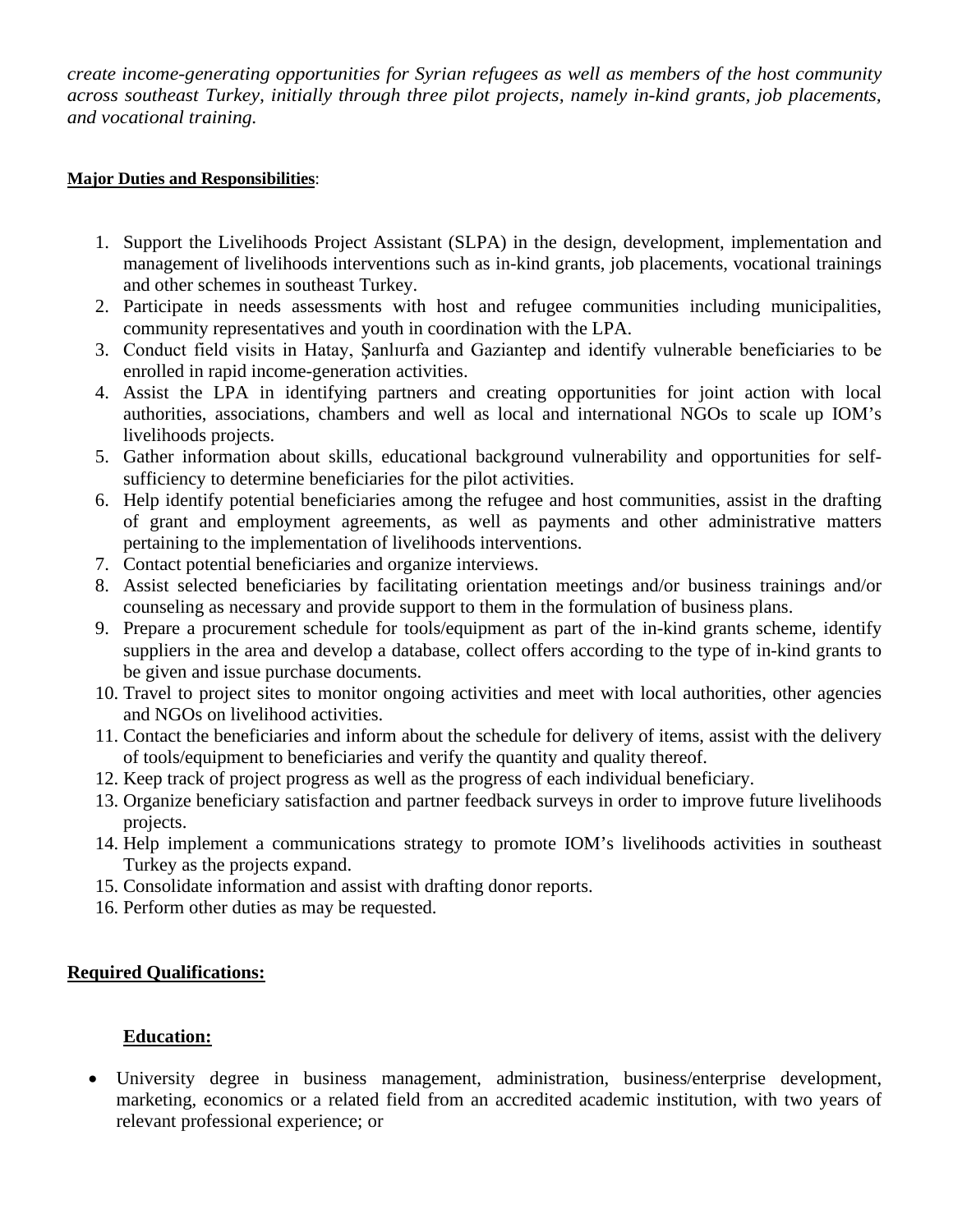• Completed High school degree from an accredited academic institution, with four years of relevant professional experience.

# **Experience:**

- Experience in social projects or livelihoods activities such as in-kind grants, job placements;
- Good computer skills (Microsoft Word and Excel);
- Knowledge of database applications is an advantage;
- Proven good interpersonal and communication skills. Flexibility, tolerance and capacity to work in team;
- Working experience in the region is an asset.

# **Languages:**

- Fluency in **English and Arabic** is required.
- Working knowledge of **Turkish** is advantageous.

# **Required Competencies**

The incumbent is expected to demonstrate the following values and competencies:

# **Values**

- Inclusion and respect for diversity: Shows respect and sensitivity towards gender, culture, ethnicity, religion, sexual orientation, political conviction and other differences.
- Integrity and transparency:

Upholds and promotes the Standards of Conduct and Unified Staff Regulations and Rules.

- Delivers on commitments; manages the organization's resources reliably and sustainably.
- Embraces and encourages transparency, balancing this with the need for discretion and confidentiality as appropriate.
- Professionalism:

Demonstrates professional competence and mastery of subject matter and willingness to improve knowledge and skills.

• Shows self-control and persistence when faced with difficult problems and remains calm in stressful situations.

• Is conscientious and efficient in meeting commitments, observing deadlines and achieving results.

**Core Competencies** – behavioural indicators *level 1*

• Teamwork: Establishes strong relationships with colleagues and partners; relates well to people at all levels.

• Is fully aware of the team purpose, respects and understands individual and collective responsibilities.

• Willingly puts in extra effort without being asked and adopts a "hands-on" approach whenever necessary to achieve team objectives.

- Coordinates own work with that of the team to meet agreed priorities and deadlines.
- Delivering Results:

•Produces quality results and provides quality services to clients.